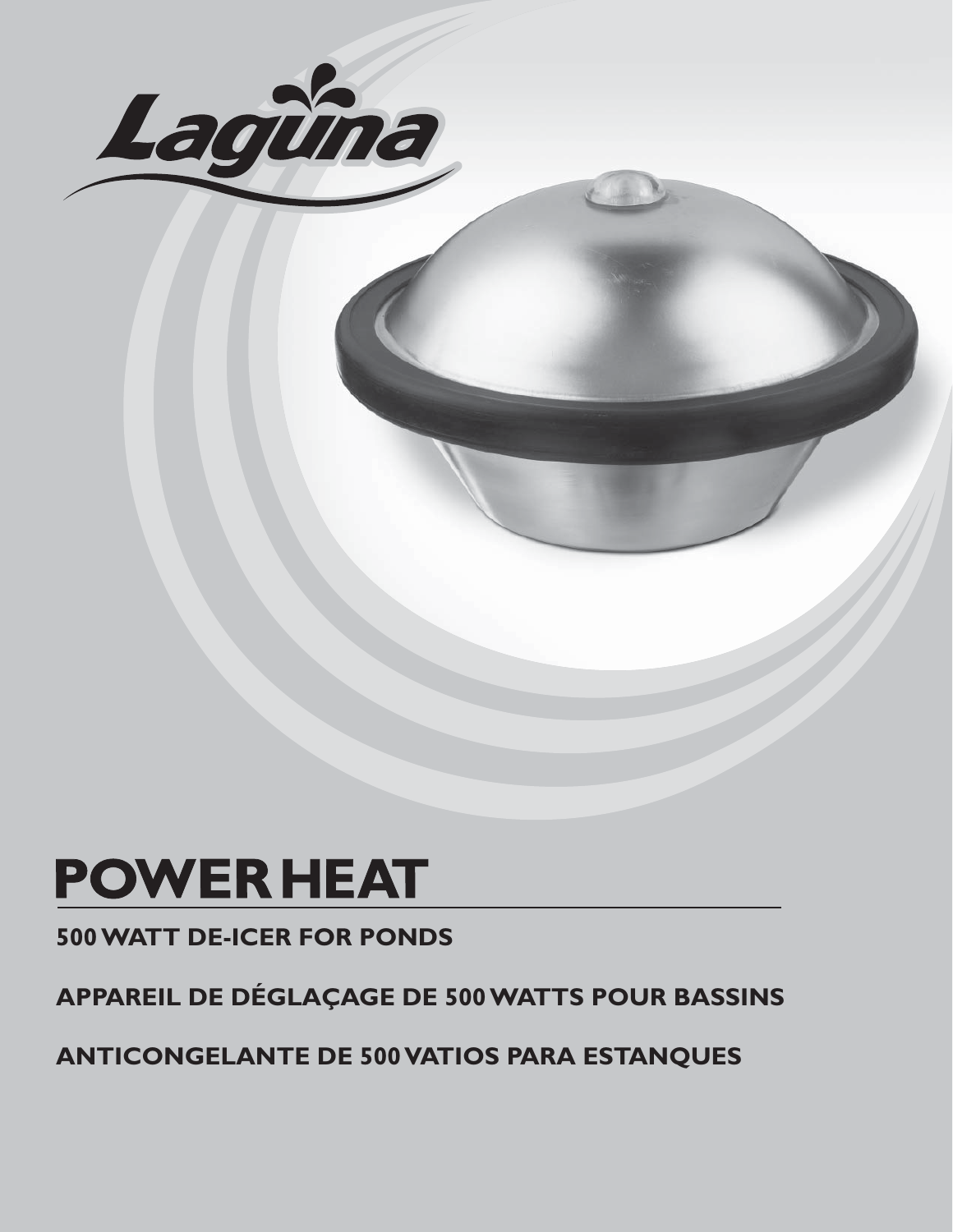POND DE-ICER Model: PT-1643 120 V / 60 Hz / 500 W

### **For freshwater use only**

Read thoroughly prior to installation and operation.

## **IMPORTANT SAFEGUARDS**

**WARNING: To guard against injury, basic safety precautions should be observed, including the following:**

## 1. **READ AND FOLLOW ALL SAFETY INSTRUCTIONS**

 and all the important notices on the appliance before using. Failure to do so may result in loss of fish life and/ or damage to this appliance.

- 2. **CAUTION To provide continued protection against risk of electric shock, connect to properly grounded outlets only.**
- 3. **WARNING** Store indoors after winter season. Inspect cord before using. Do not use extension cords. Read all instructions.
- 4. **CAUTION** To provide continued protection against electric shock:
	- A. Have a qualified electrician install a properly grounded receptacle outlet (GFCI protected), acceptable for outdoor use and protected from snow and rain, immediately adjacent to the location where the heater will be used.
	- B. Route the supply cord and locate the de-icer so as to be protected from damage by live stock.
	- C. Do not use extension cords.
	- D. Inspect cord before using.
	- E. **Unplug de-icer at receptacle/electrical outlet when not in use or before removing from pond.** Allow 10 minutes for the unit to cool before removing the de-icer from the pond. DO NOT OPERATE/ ENERGIZE OUT OF WATER.
	- F. Store de-icer indoors after winter season.
	- G. Do not install this product near combustible material.
- 5. **DANGER** To avoid possible electric shock, special care should be taken since water is employed in the use of pond equipment. For each of the following situations, do not attempt repairs yourself; return the appliance to the store where it was purchased if still under warranty.
	- A. If the appliance shows any sign of abnormal water leakage or if the GFCI (Ground Fault Current Interrupter)

switches off, disconnect the power supply cord from the main power supply and remove it from water.

- B. Carefully examine the appliance after installation. It should not be plugged if there is water on parts not intended to be wet.
- C. Do not operate any appliance if it has a damaged cord or plug, or if it is malfunctioning or if it is dropped or damaged in any manner. The power cord of this appliance cannot be replaced; if the cord is damaged, the appliance should be discarded. Never cut the cord.
- 6. The appliance is not intended for use by persons (including children) with significantly impaired physical or mental capabilities, unless they have been given supervision or instruction concerning the use of the appliance by a person responsible for their safety. Children should always be supervised to ensure that they do not play with the appliance.
- 7. To avoid injury, do not touch hot parts. Store product indoors when not in use – out of the reach of children.
- 8. **CAUTION** Always unplug or disconnect all appliances in the pond from the electrical supply before placing hands in water, before putting on or taking off parts and while the equipment is being installed, maintained or handled. When inserting or removing the appliance from the water, always pull out the main electrical plug. Never yank the cord to pull the plug from the outlet. Grasp the plug and pull to disconnect. Always unplug an appliance from the outlet when not in use. Never lift the appliance by the cord.
- 9. **CAUTION** THIS IS A DE-ICER FOR PONDS. It has been evaluated for use with fresh water only. Do not use this appliance for other than its intended use (i.e.: do not use in swimming pools, bathtubs, etc.). The use of attachments not recommended or sold by the appliance manufacturer may cause an unsafe condition.
	- Do not use this appliance in swimming pools or other situations where people are immersed.
	- Do not use this appliance with inflammable or drinkable liquids.
- 10. **IMPORTANT** Supply through a Ground Fault Current Interrupter with rated residual current not exceeding 30 mA.
- 11. **WARNING** Risk of electric shock This appliance is supplied with a grounding-type or earthing-type attachment plug. To reduce the risk of electric shock:
	- Be certain that it is connected only to a properly grounded/earthed, grounding-type/earthing-type receptacle/socket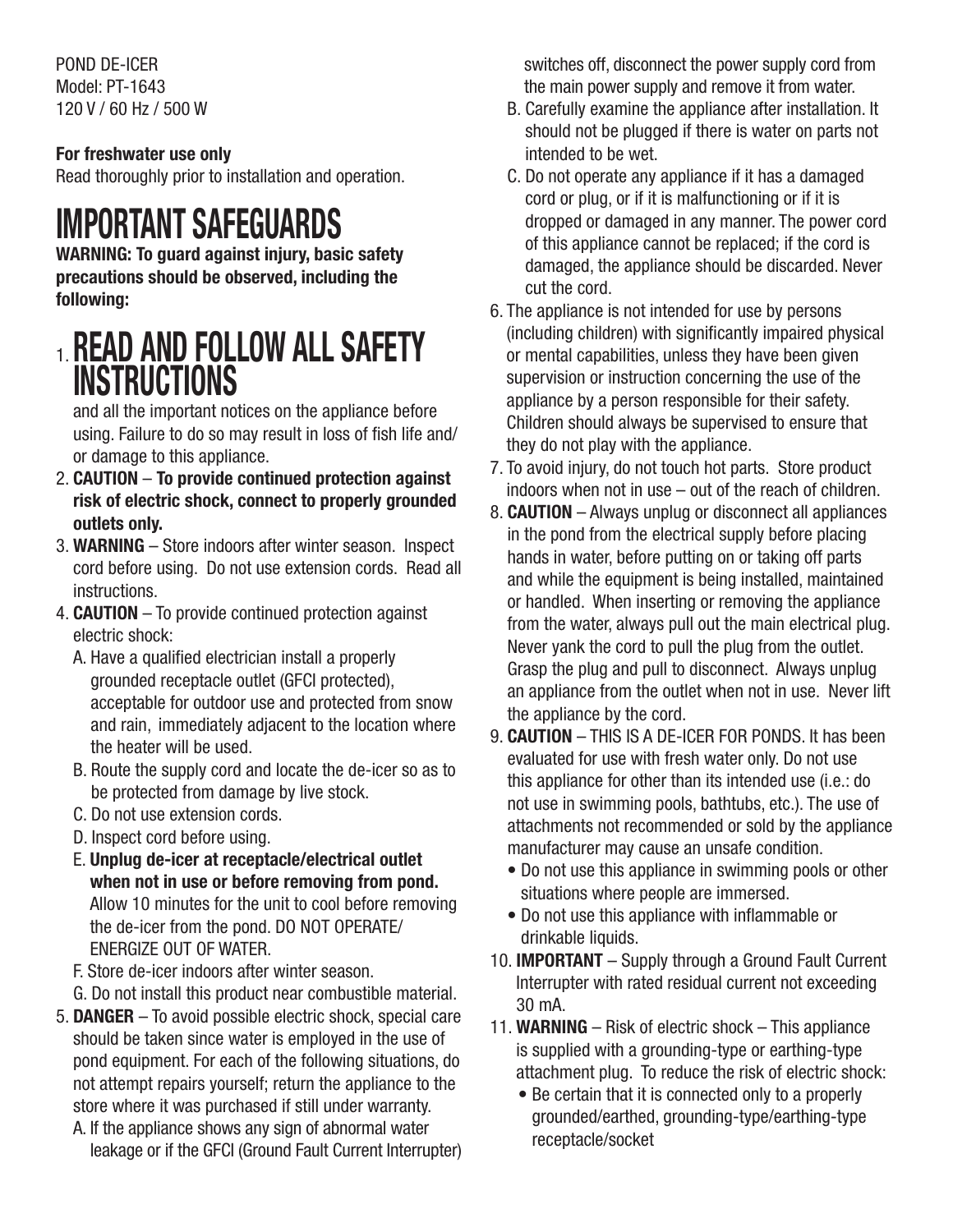

**WARNING:** This appliance is equipped with a grounded type, 3-wire cord (3-prong plug). This plug will only fit into an electrical outlet made for a 3-prong plug. This is a safety feature. If the plug should fail to fit the outlet. contact an electrician to replace the outlet. Do not attempt to defeat the safety purpose of the grounding pin, part of the 3-prong plug.

## **CLEANING INSTRUCTIONS**

After use first unplug the de-icer and then remove from pond. Clean unit thoroughly using a bio-degradable detergent in conjunction with a scrubbing pad. Rinse well and dry completely before storing.

# **SAVE THESE INSTRUCTIONS**

Only the faithful observation of these installation, electrical and maintenance guidelines will ensure the safe and efficient use of this appliance.

## **INSTALLATION INSTRUCTIONS**

**WARNING: Extreme caution should be taken when working near frozen ponds. Never walk on thin ice. Your safety should always be of the highest priority.**

The de-icer should be positioned over the deepest part of the pond.

First place the unit in the pond. Once in the pond, plug the cord in the electrical socket. If the pond surface is already frozen do the following:

Fill a pot of suitable size with boiling water, attach a cord to it and place it on the frozen surface. The hot pot will eventually melt a hole through the ice surface. Once a suitably large hole is created, install the unit. Never break or chop at the ice as the shock waves can unnecessarily stress pond fish.

The primary function of a de-icer is to maintain a small opening at the surface of the pond to allow efficient gas exchange.

### **WARRANTY**

This unit is warranted for defects in material or workmanship for a period of 1 year from date of purchase. This warranty is valid only under normal operating conditions for which the de-icer is intended. This warranty does not apply to any unit that has been subjected to misuse, negligence, tampering, accidental damage or damage due to faulty packaging or mishandling in transit. This warranty does not cover normal wear of parts and does not apply to any unit that has been used for commercial purposes. This warranty is limited to the de-icer unit only.

No liability is assumed with respect to loss or damage to livestock or personal property irrespective of the cause thereof. This warranty does not affect your statutory rights.

This warranty does not cover damage or defects caused by or resulting from damages from shipping or repairs, service or alterations to the product or any of its parts, which have been performed by a repair person not authorized by Rolf. C. Hagen Inc.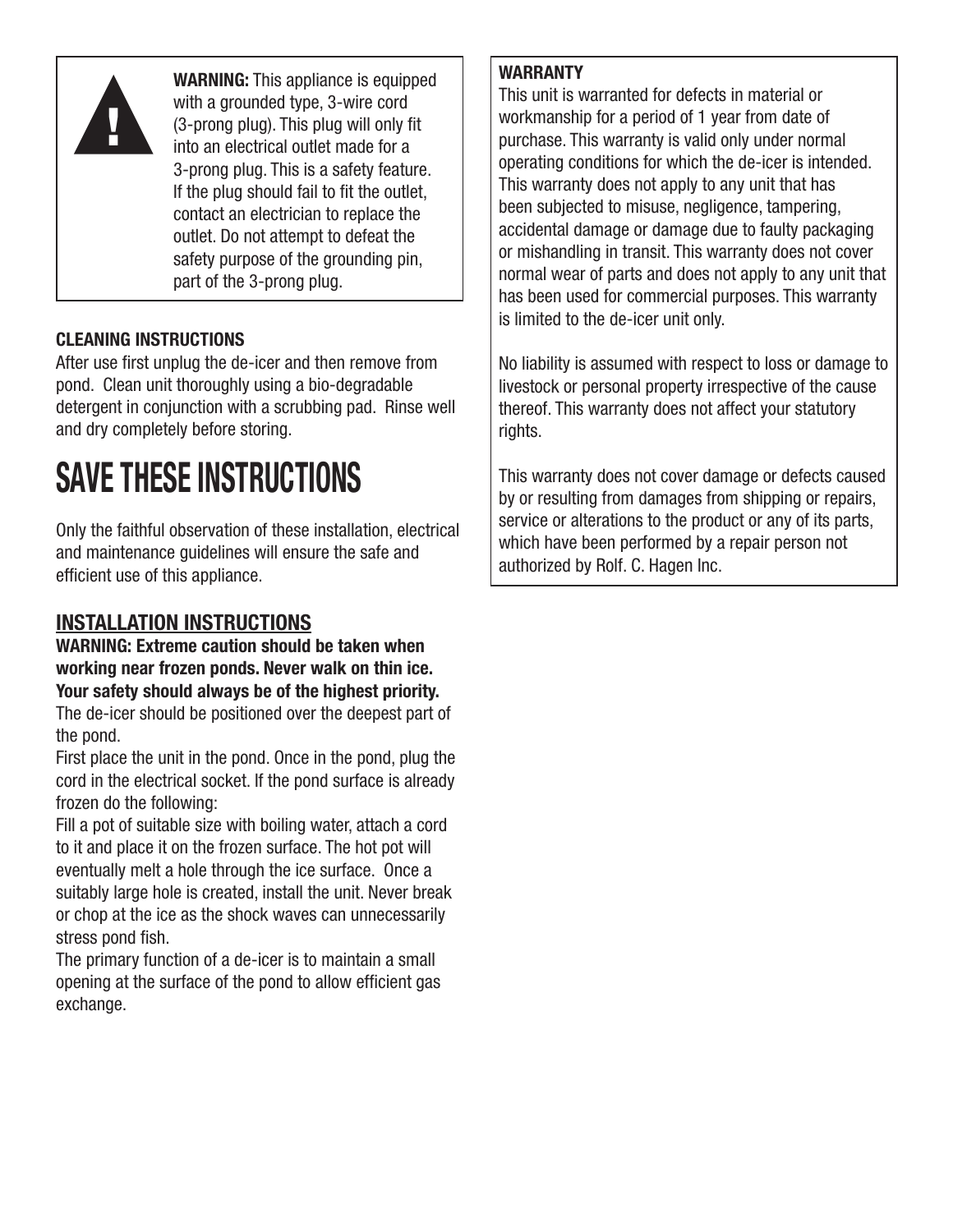APPAREIL DE DÉGLAÇAGE POUR BASSIN Modèle : PT1643 120 V/60 Hz/500 W

### **Pour usage en eau douce seulement**

Lire en entier avant d'installer et de mettre en marche.

## **MESURES DE SÉCURITÉ IMPORTANTES**

**MISE EN GARDE : Pour éviter toute blessure, il faut observer des précautions élémentaires de sécurité, y compris les suivantes :**

## 1. **LIRE ET RESPECTER TOUTES LES MESURES DE SÉCURITÉ**

 avant usage et tous les avis importants apparaissant sur l'appareil. Le non-respect de ces précautions pourrait entraîner la perte de poissons ou des dommages à l'appareil.

- 2. **ATTENTION Pour fournir une protection continue contre les risques de chocs électriques, brancher seulement l'appareil à des prises de courant adéquatement mises à la terre.**
- 3. **MISE EN GARDE** Entreposer à l'intérieur après l'hiver. Examiner le cordon d'alimentation avant l'utilisation. Ne pas employer de rallonges électriques. Lire toutes les instructions.
- 4. **ATTENTION** Pour fournir une protection continue contre les chocs électriques :
	- A. Demander à un électricien qualifié d'installer une prise de courant mise à la terre (munie d'un disjoncteur de fuite de terre), convenant à un usage extérieur et protégée contre la neige et la pluie, directement à côté de l'endroit où l'appareil de déglaçage sera utilisé.
	- B. Disposer le cordon d'alimentation et l'appareil pour qu'ils ne soient pas endommagés par les animaux.
	- C. Ne pas employer de rallonges électriques.
	- D. Examiner le cordon d'alimentation avant l'utilisation.
	- E. **Débrancher l'appareil de déglaçage de la prise de courant lorsqu'il n'est pas utilisé ou avant de le retirer du bassin.** Attendre 10 minutes avant de le retirer du bassin pour permettre à l'appareil de déglaçage de refroidir.
	- F. Entreposer l'appareil de déglaçage à l'intérieur après l'hiver.
	- G. Ne pas installer ce produit près d'une matière combustible.
- 5. **DANGER** Pour éviter tout risque d'électrocution, une attention spéciale doit être portée puisque l'équipement de bassin est utilisé dans l'eau. Dans chacune des situations suivantes, ne pas essayer de réparer l'appareil soi-même; le retourner plutôt au magasin où il a été acheté s'il est encore sous garantie.
	- A. Si l'appareil montre un signe de fuite anormale d'eau ou si le disjoncteur de fuite à la terre ou le dispositif différentiel s'éteint, débrancher le cordon électrique de l'alimentation principale et retirer l'appareil de l'eau.
	- B. Examiner soigneusement l'appareil après l'avoir installé. Il ne devrait pas être branché s'il y a de l'eau sur des pièces ne devant pas être mouillées.
	- C. Ne pas faire fonctionner un appareil dont la fiche ou le cordon d'alimentation sont endommagés, qui ne fonctionne pas correctement ou qui est tombé ou a été endommagé d'une manière quelconque. Le cordon d'alimentation de cet appareil ne peut pas être remplacé; si le cordon est endommagé, il faut jeter l'appareil. Ne jamais couper le cordon d'alimentation.
- 6. Cet appareil ne doit pas être utilisé par des personnes (y compris des enfants) aux capacités physiques ou mentales réduites, à moins qu'elles soient placées sous la supervision d'une personne chargée de leur sécurité ou qu'elles en aient reçu les directives nécessaires à l'utilisation de cet appareil. Toujours bien surveiller les enfants pour les empêcher de jouer avec cet appareil.
- 7. Pour éviter toute blessure, ne toucher aucune pièce chaude. Entreposer l'appareil à l'intérieur lorsqu'il n'est pas utilisé et le garder hors de portée des enfants.
- 8. **ATTENTION** Toujours débrancher tous les appareils dans le bassin avant de mettre les mains dans l'eau, avant d'installer ou d'enlever des pièces et pendant que l'équipement est installé, entretenu ou manipulé. Au moment de déposer l'appareil de déglaçage dans l'eau ou de l'en retirer, toujours débrancher la fiche principale. Ne jamais tirer sur le cordon d'alimentation pour débrancher l'appareil, mais plutôt prendre la fiche entre les doigts et tirer. Toujours débrancher un appareil quand il n'est pas utilisé. Ne jamais soulever l'appareil par le cordon d'alimentation.
- 9. **ATTENTION** IL S'AGIT D'UN APPAREIL DE DÉGLAÇAGE POUR BASSIN. Il a été évalué pour usage en eau douce seulement. Ne pas l'employer pour un usage autre que celui prévu (c.-à-d. ne pas l'utiliser dans des piscines, bains, etc.). L'emploi de fixations ni recommandées ni vendues par le fabricant de l'appareil peut être source de situations dangereuses.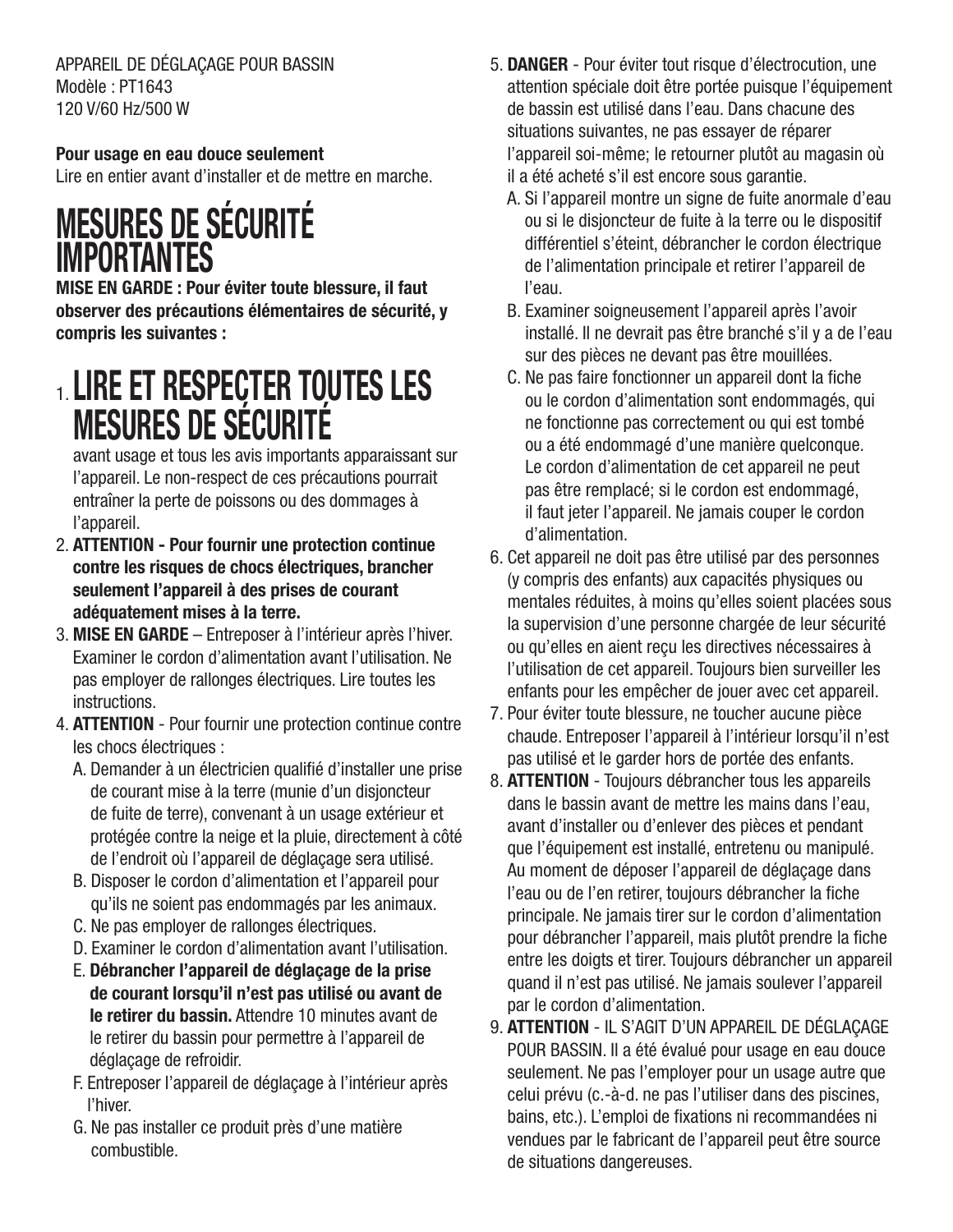- Ne pas utiliser cet appareil dans des piscines ni dans d'autres situations où des personnes sont dans l'eau.
- Ne pas se servir de cet appareil avec des liquides inflammables ou potables.
- 10. **IMPORTANT** Fournir l'électricité à l'aide d'un disjoncteur de fuite à la terre ou d'un dispositif différentiel ayant un courant résiduel ne dépassant pas 30 mA.
- 11. **MISE EN GARDE** Risque de chocs électriques Cet appareil est muni d'une fiche de raccordement mise à la terre. Afin de réduire le risque de chocs électriques :
	- vous assurer qu'il est branché seulement à une prise de courant adéquatement mise à la terre.



**MISE EN GARDE :** Cet appareil est muni d'un cordon trifilaire mis à la terre (fiche à trois broches). Comme dispositif de sécurité, cette fiche se branchera uniquement dans une prise de courant conçue pour les fiches à trois broches. Si la fiche n'entre pas dans la prise, contacter un électricien qualifié afin de remplacer la prise. Ne pas essayer d'aller à l'encontre du dispositif de sécurité de la broche de masse faisant partie des trois broches de la fiche.

### **INSTRUCTIONS DE NETTOYAGE**

Après usage, débrancher l'appareil de déglaçage et le retirer du bassin. Nettoyer l'appareil à fond à l'aide d'un détergent biodégradable. Bien rincer et sécher complètement avant d'entreposer.

## **CONSERVER CES INSTRUCTIONS**

Seule l'observation rigoureuse de ces directives concernant l'installation, l'électricité et l'entretien assurera l'utilisation sûre et efficace de cet appareil.

## **INSTRUCTIONS D'INSTALLATION**

**MISE EN GARDE : Une prudence extrême doit être de rigueur lorsqu'on travaille près d'un bassin gelé. Ne jamais marcher sur une glace mince. Toujours accorder la plus haute importance à sa propre sécurité.**

L'appareil de déglaçage devrait être placé au-dessus de la partie la plus profonde du bassin.

Mettre d'abord l'appareil de déglaçage dans le bassin,

puis brancher le cordon d'alimentation à la prise de courant. Si la surface du bassin est déjà gelée, procéder de la façon suivante :

Remplir un pot d'eau bouillante, y attacher une corde et le déposer sur la surface gelée. La chaleur du pot finira par faire un trou à travers la surface glacée. Lorsque le trou sera suffisamment grand, installer l'appareil de déglaçage chauffant. Ne jamais briser ni couper la glace parce que les ondes de choc peuvent stresser inutilement les poissons dans le bassin.

La fonction principale d'un appareil de déglaçage pour bassin consiste à maintenir une petite ouverture à la surface du bassin pour permettre un dégazage naturel.

### **GARANTIE**

Cet appareil est garanti contre tout défaut de matériaux et de main-d'œuvre pour une période d'un an à partir de la date d'achat. Cette garantie est valide seulement dans les conditions normales d'utilisation pour lesquelles l'appareil de déglaçage a été conçu. Cette garantie ne s'applique à aucun appareil utilisé de façon inappropriée, avec négligence, ayant été modifié ou ayant subi des bris accidentels ou des dommages en raison d'un emballage défectueux ou d'une manutention inadéquate en transit. Cette garantie ne couvre pas l'usure normale des pièces et ne s'applique pas aux appareils qui ont été utilisés à des fins commerciales. La garantie se limite à l'appareil de déglaçage seulement.

Le fabricant ne peut être tenu responsable des pertes ou des dommages causés aux animaux et aux biens, quelle qu'en soit la raison. Cette garantie ne modifie pas vos droits prévus par la loi.

Cette garantie ne couvre pas les dommages ni les défauts occasionnés durant le transport ni les réparations ou les modifications de l'article ou de ses pièces, qui n'ont pas été effectuées par un technicien autorisé par Rolf C. Hagen inc.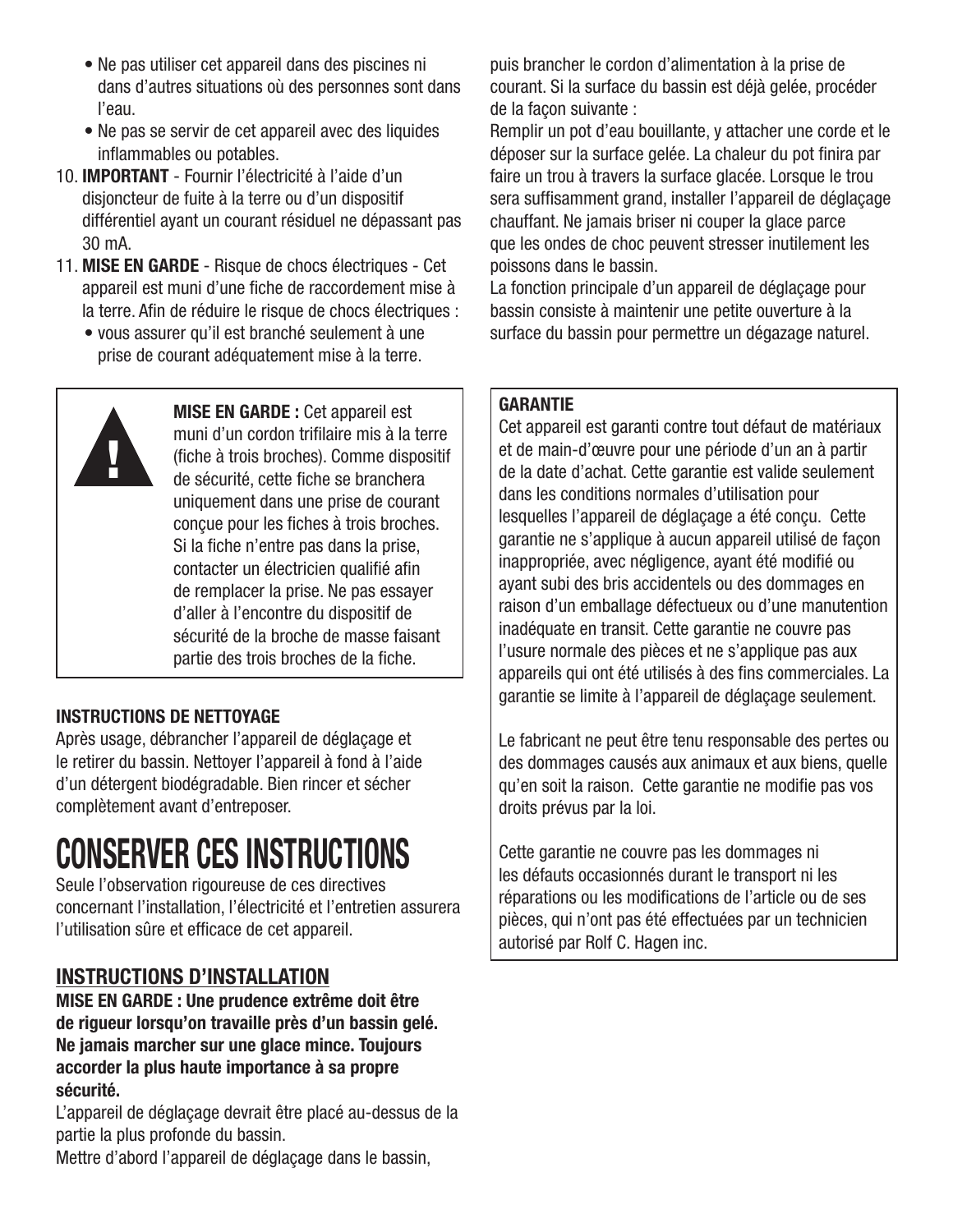ANTICONGELANTE PARA ESTANQUES Modelo: PT-1643 120 V/60 Hz/500 W

### **Para uso en agua dulce solamente**

Lea detenidamente estas instrucciones antes de la instalación y el uso.

## **PRECAUCIONES IMPORTANTES**

**ADVERTENCIA: Para evitar lesiones, se deben tener en cuenta las precauciones básicas de seguridad, incluidas las que se detallan a continuación.**

## 1. **LEA Y CUMPLA CON TODAS LAS MEDIDAS DE SEGURIDAD**

y las advertencias importantes que figuran en el aparato, antes de usarlo. De lo contrario, podría ocasionar la muerte de los peces o dañar el equipo.

- 2. **PRECAUCIÓN: Para lograr una protección continua contra el riesgo de descargas eléctricas, enchufe únicamente en tomacorrientes de tierra que funcionen correctamente.**
- 3. **ADVERTENCIA:** Guarde en el interior después del invierno. Revise el cable antes de usarlo. No utilice cordones de extensión. Lea todas las instrucciones.
- 4. **PRECAUCIÓN:** Para lograr una protección continua contra descargas eléctricas:
	- A. Llame a un electricista calificado para que instale correctamente un tomacorriente de tierra (protegido por un interruptor accionado por corriente de pérdida a tierra, GFCI), que sea apto para uso en exteriores y esté protegido de la nieve y la lluvia, directamente adyacente al lugar en el que se utilizará el calentador.
	- B. Coloque el cable de alimentación y el anticongelante de manera tal que estén protegidos de daños que pudiera causar el ganado.
	- C. No utilice cordones de extensión.
	- D. Revise el cable antes de usarlo.
	- E. **Desenchufe el anticongelante del tomacorriente/ receptáculo cuando no lo utilice o antes de extraerlo del estanque.** Deje que el aparato se enfríe durante 10 minutos antes de extraer el anticongelante del estanque.
	- F. Guarde el anticongelante en el interior después del invierno.
	- G. No instale este producto cerca de material combustible.
- 5. **PELIGRO:** Para evitar una posible descarga eléctrica,

se debe tener especial cuidado, ya que se manipula agua al usar el equipo del estanque. En las situaciones que se describen a continuación, no intente hacer una reparación usted mismo; lleve el aparato a la tienda en la que fue adquirido si todavía está en garantía.

- A. Si el aparato presenta indicios de una pérdida irregular de agua o si el GFCI (interruptor accionado por corriente de pérdida a tierra) se apaga, desconecte el cable de alimentación de la fuente de alimentación principal y retírelo del agua.
- B. Inspeccione cuidadosamente el aparato una vez instalado. No se debe enchufar si hay agua en las piezas que no están diseñadas para estar mojadas.
- C. No utilice ningún aparato que tenga un cable o un enchufe dañados, que no funcione correctamente o que se haya caído o dañado de alguna manera. El cable de alimentación de este aparato no se puede cambiar; si se daña, deberá desechar el aparato. Nunca corte el cable.
- 6. El aparato no debe ser usado por personas (incluidos los niños) con discapacidades físicas o mentales significativas, a menos que sean supervisadas o hayan recibido instrucciones sobre el uso del aparato de parte de una persona responsable de su seguridad. Siempre se debe supervisar a los niños para impedir que jueguen con el aparato.
- 7. Para evitar lesiones, no toque las piezas calientes. Cuando no lo utilice, guarde el producto en el interior y fuera del alcance de los niños.
- 8. **PRECAUCIÓN:** Siempre desenchufe o desconecte todos los aparatos que están dentro del estanque de la fuente de alimentación eléctrica antes de colocar las manos en el agua o antes de agregar o quitar piezas, o mientras instala, manipula o realiza el mantenimiento del equipo. Cuando introduzca el aparato en el agua o cuando lo extraiga, desenchufe siempre el tomacorriente. Nunca jale con fuerza del cable para quitar el enchufe del tomacorriente. Tome el enchufe y tire para desconectarlo. Siempre desenchufe el aparato cuando no lo utilice. Nunca levante el aparato tirando del cable.
- 9. **PRECAUCIÓN:** ÉSTE ES UN DESCONGELANTE PARA ESTANQUES. Ha sido evaluado para utilizarse únicamente en agua dulce. No use este aparato para una función que no sea aquella para la que está diseñado (p. ej.: no lo use en piscinas, bañeras, etc.). El uso de accesorios no recomendados o no vendidos por el fabricante del aparato puede provocar condiciones de uso inseguras.
	- No utilice este aparato en piscinas o en otros lugares donde las personas se sumergen.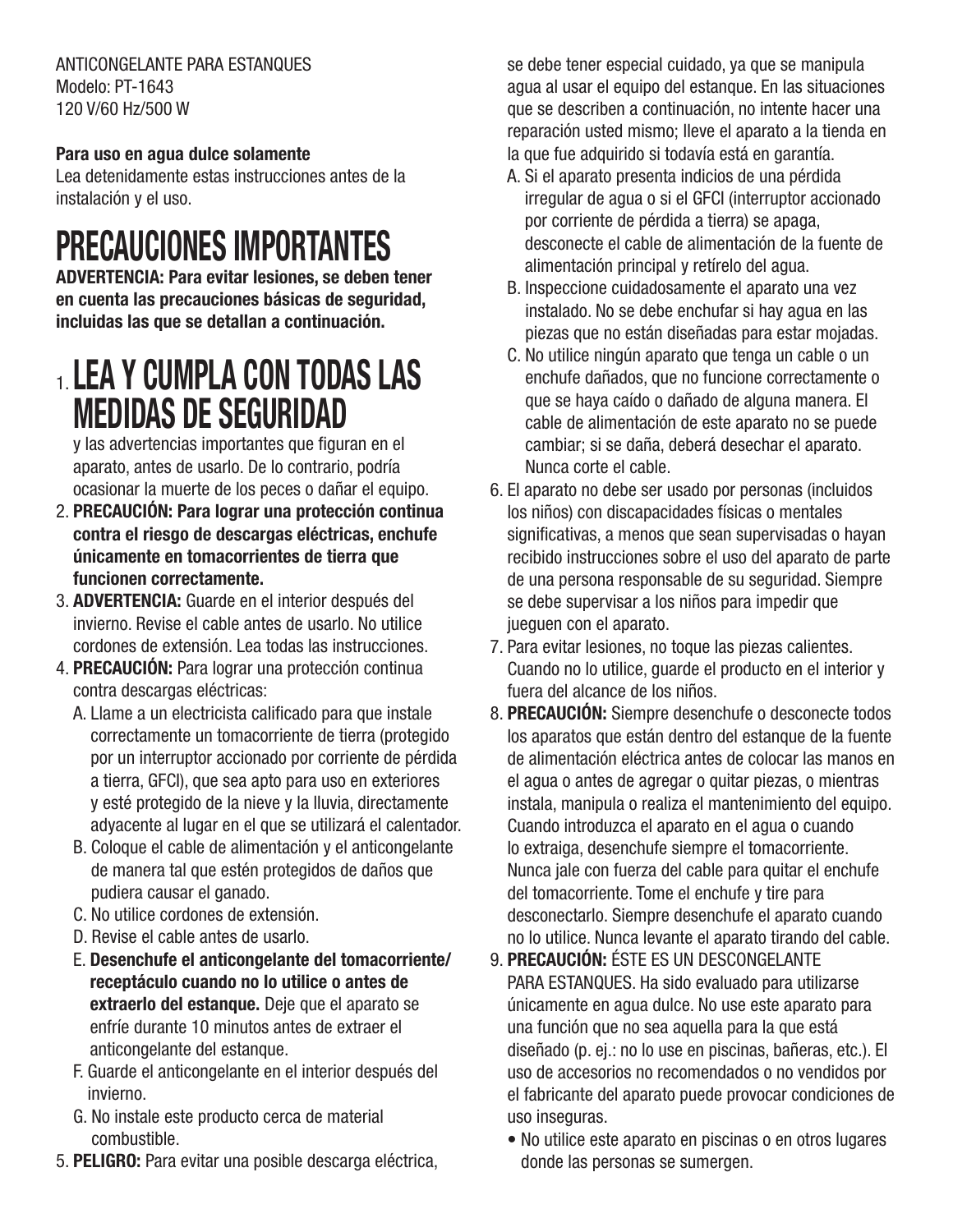- No use este aparato con líquidos inflamables o potables.
- 10. **IMPORTANTE:** Provea alimentación a través de un interruptor accionado por corriente de pérdida a tierra con una corriente residual cuya clasificación no supere los 30 mA.
- 11. **ADVERTENCIA:** Riesgo de descargas eléctricas. Este aparato cuenta con un enchufe con conexión a tierra. Para reducir el riesgo de descarga eléctrica:
	- Asegúrese de conectarlo sólo a un receptáculo/ tomacorriente con conexión a tierra que funcione correctamente



**ADVERTENCIA:** Este aparato está equipado con un cable a tierra de 3 conductores (enchufe de 3 clavijas). Este enchufe encaja únicamente en un tomacorriente de 3 clavijas. Ésta es una función de seguridad. Si el enchufe no encaja en el tomacorriente, comuníquese con un electricista para que reemplace el tomacorriente. No intente anular la función de seguridad de la clavija con conexión a tierra, que forma parte del enchufe de tres clavijas.

### **INSTRUCCIONES DE LIMPIEZA**

Luego de utilizarlo, desenchufe el calentador (anticongelante) y extráigalo del estanque. Limpie el aparato cuidadosamente con detergente biodegradable. Enjuague bien y seque por completo antes de guardar.

## **GUARDE ESTAS INSTRUCCIONES**

Observar fielmente las instrucciones referidas a la instalación, la conexión eléctrica y al mantenimiento asegura el uso eficiente de este aparato.

## **INSTRUCCIONES PARA LA INSTALACIÓN**

**ADVERTENCIA: Deben tomarse precauciones extremas cuando se trabaja cerca de estanques congelados. Nunca camine sobre hielo delgado. Su seguridad siempre debe ser su mayor prioridad.**

El anticongelante debe colocarse sobre la parte más profunda del estanque.

Coloque el aparato en el estanque y enchufe el cable en el tomacorriente. Si la superficie del estanque ya está congelada, haga lo siguiente:

Llene un recipiente con agua hirviendo, átelo con una

cuerda y colóquelo sobre la superficie congelada. Con el transcurso del tiempo, el recipiente caliente derretirá el hielo y creará un orificio en la superficie. Una vez que haya un orificio lo suficientemente grande, instale la unidad. Nunca rompa ni pique el hielo, ya que las ondas de choque pueden estresar a los peces del estanque innecesariamente.

La función principal del anticongelante es conservar una abertura pequeña en la superficie del estanque para que éste elimine los gases naturalmente.

### **GARANTÍA**

Este equipo tiene una garantía por defectos en el material o en la fabricación por un período de 1 año a partir de la fecha de compra. Esta garantía sólo es válida en condiciones normales de funcionamiento para las cuales el anticongelante está destinado. La garantía no se aplica a los aparatos que hayan sido sometidos a uso indebido, negligencia, maltrato, daño accidental o daño causado por un empaque defectuoso o por maltrato durante el transporte. Esta garantía no cubre el desgaste normal de las piezas y no se aplica a los aparatos que hayan sido utilizados con fines comerciales. Esta garantía se limita únicamente al anticongelante.

No se asume ninguna responsabilidad en relación con la pérdida o daños de los animales de cría o de la propiedad personal independientemente de qué los ocasione. Esta garantía no afecta sus derechos establecidos por ley.

Esta garantía no cubre daños ni defectos causados o generados a partir del envío del producto o de reparaciones, alteraciones o mantenimiento realizados al producto o a cualquiera de sus partes por una persona no autorizada por Rolf. C. Hagen Inc.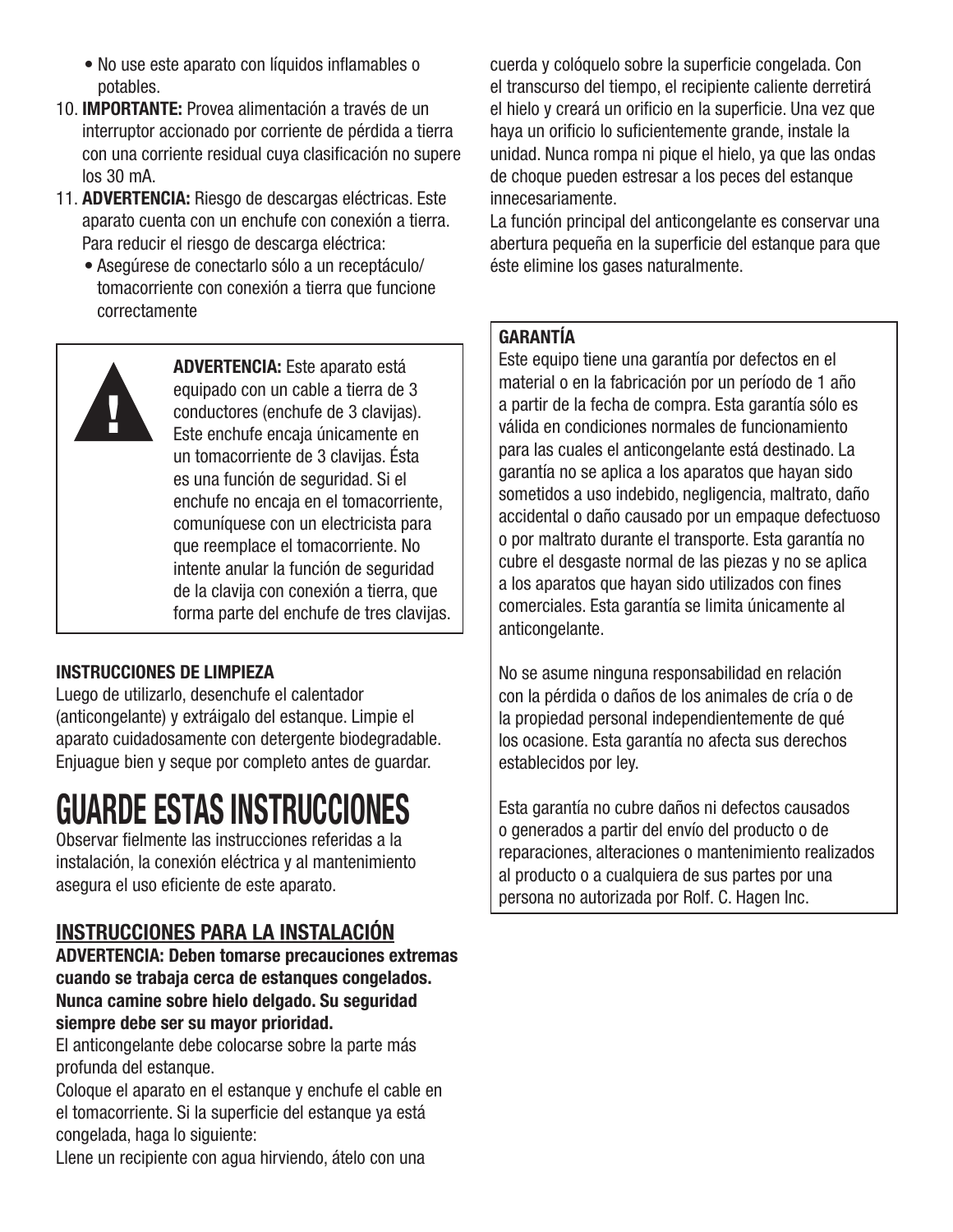

#### **SERVICE**

If you have a problem or question about the operation of this product, please let us try to help you before you return the product. Most problems can be handled promptly over the phone. When you call, please have all relevant information, such as model number and/or part numbers.

Call our Customer Service Department:

**CANADA ONLY:** Toll Free Number 1-800-55HAGEN (1-800-554-2436) .....Between 9:00 AM and 4:30 PM Eastern Time. **U.S. ONLY:** Toll Free Number 1-800-724-2436 .........................................Between 9:00 AM and 4:00 PM Eastern Time. **U.K. ONLY:** Toll Free Number 01977 556622 ..................................................................Between 9:00 AM and 5:00 PM.

#### **AUTHORIZED WARRANTY REPAIR SERVICE**

If this product is defective, return it along with proof of purchase to eitherthe store where you bought it or to: **Canada:**

Hagen Industries Ltd, 3235 Guenette, Montreal, QC H4S 1N2 Rolf C. Hagen Inc., 8770-24th Street, Edmonton AB T6P 1X8 **U.S.A.:**

Rolf C. Hagen (U.S.A.) Corp. 305 Forbes Blvd, Mansfield, MA. 02048 **U.K.:**

Rolf C. Hagen (UK) Ltd. California

Dr. Whitwood Industrial Estate Castleford, West Yorkshire WF10 5QH For general information on our whole product range, explore our website at: www.lagunaponds.com

#### **Service après-vente**

Si cet appareil vous semble défectueux ou que vous vous posez des questions quant à son fonctionnement, n'hésitez pas à communiquer avec nous avant de le retourner au marchand. Notre ligne téléphonique nous permet de régler la plupart des problèmes. S.V.P. ayez en main tous les renseignements pertinents (p. ex. le numéro du modèle ou de la pièce). Pour contacter notre service à la clientèle :

**SEULEMENT AU CANADA :** numéro sans frais 1 800 55HAGEN (1 800 554-2436) ................ Entre 9 h et 16 h 30 (HNE) **SEULEMENT EN FRANCE :** 01 64 88 14 18 .....................................................................................Entre 9 h et 16 h 45

#### **RÉPARATION D'UN ARTICLE SOUS GARANTIE**

Si l'appareil est défectueux, le retourner avec une preuve d'achat à l'animalerie de votre région ou à :

#### **Canada :**

Rolf C. Hagen inc., 3235, rue Guénette, Montréal (Québec) H4S 1N2 Si vous désirez des renseignements sur notre gamme de produits, n'hésitez pas à visiter notre site Web au : www.lagunaponds.com

#### **Kundendienst**

Falls dieses Produkt fehlerhaft sein sollte, geben Sie es zusammen mit dem Kaufnachweis entweder an Ihren örtlichen Zoofachhändler oder senden Sie es mit im Voraus bezahlten Versandkosten an: HAGEN Deutschland GmbH & Co. KG, Lehmweg 99 - 105, D-25488 Holm

**KUNDENDIENST**

Bei Problemen wenden Sie sich bitte an Ihren örtlichen Zoofachhändler oder den Kundendienst:

**HAGEN Deutschland GmbH & Co. KG**, Lehmweg 99-105, D-25488 Holm Mehr Informationen über unser gesamtes Produktprogramm erhalten Sie auf unserer Website:www.lagunaponds.com

#### **Servicio**

Si tiene algún problema o alguna pregunta acerca del empleo de este producto, permítanos ayudarle antes de devolver el producto a la tienda. La mayoría de los problemas pueden resolverse inmediatamente, mediante una simple llamada telefónica. Cuando nos llame (o nos escriba) dénos toda la información más pertinente: número de modelo y/o número de piezas. Llame a nuestro departamento de Servicio a la Clientela:

**SÓLO EN CANADÁ:** Línea gratuita 1-800-551HAGEN (1-800-554-2436) ..................Entre las 9.00 y las 16.30 horas, hora del Este **SÓLO EN LOS EE.UU.:** Línea gratuita 1-800-724-2436 ............................................Entre las 9.00 y las 16.00 horas, hora del Este **ESPAÑA:** Tel: 963111298 - 961200945 / Fax: 963111297 ............Lunes a viernes, de 9.00 a 14.00 horas y de 16.00 a 19.00 horas

**SERVICIO AUTORIZADO DE REPARACIÓN BAJO GARANTÍA**

Si este producto resultase defectuoso, devuélvalo junto con la factura a la tienda donde fue adquirido o bien a:

**CANADÁ:** Rolf C. Hagen Inc., 3235 Guenette, Montreal, Quebec H4S 1N2

> **EE.UU.:** Rolf C. Hagen (USA) Corp., 305 Forbes Blvd., Mansfield, MA 02048-1892

**ESPAÑA:** Rolf C. Hagen España S.A. Av. de Beniparrell P.I L'Altero n. 11 y 13,

46460 Silla, Valencia. Para información general sobre la gama completa de nuestros

productos visite nuestro sitio web: www.lagunaponds.com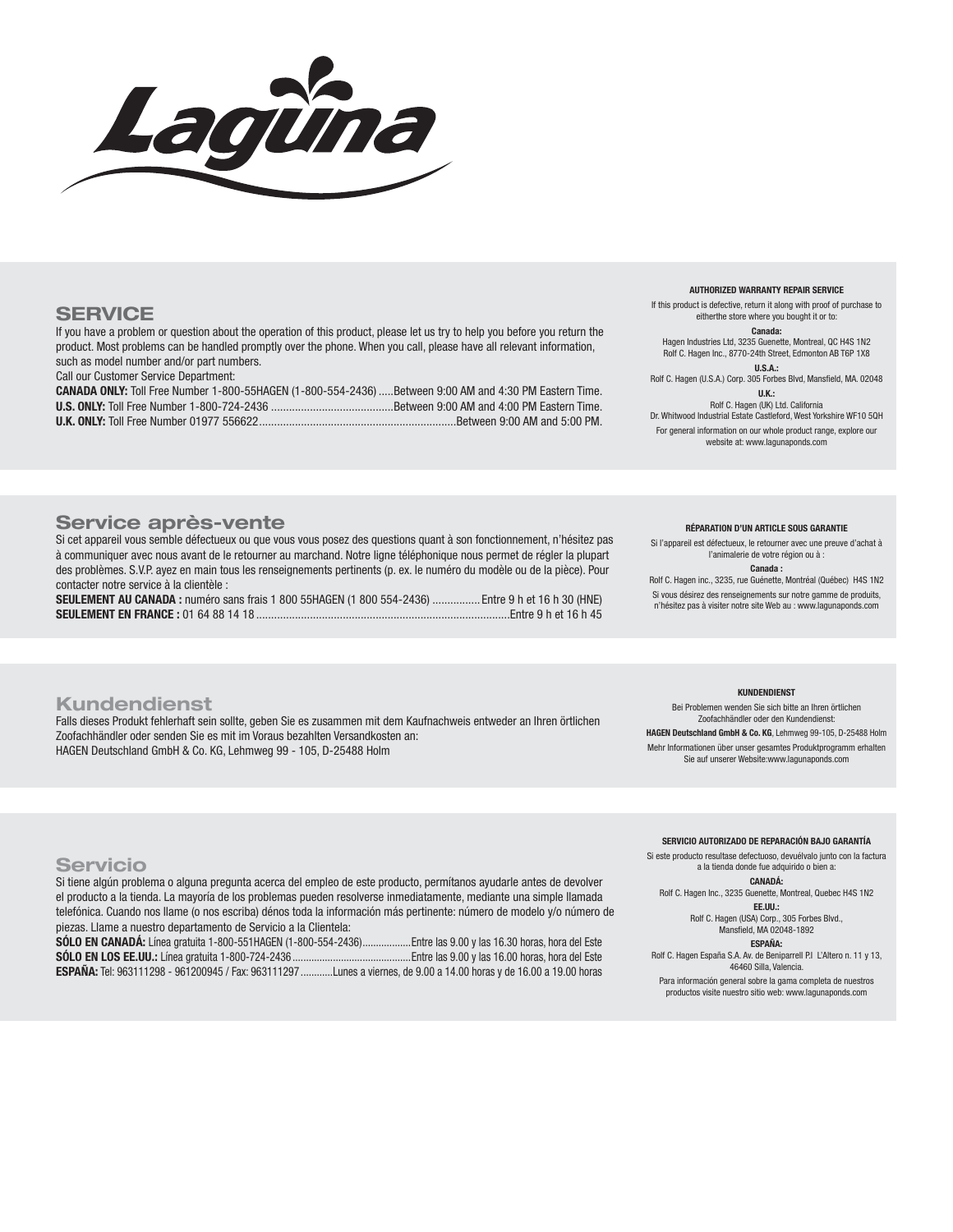## **C A N A D A**

#### **WARRANTY REGISTRATION CARD / FICHE DE GARANTIE RETURN TO VALIDATE YOUR GUARANTEE / RETOURNER POUR VALIDER VOTRE GARANTIE**

In order to help us serve you better, please complete and mail in this Registration Card. Or, if you prefer, you may register on our web site (www.lagunaponds.com). Afin de nous aider à mieux vous servir, veuillez remplir et retourner cette fiche de garantie. Ou bien, vous pouvez enregistrer le modèle sur notre site Web (www.lagunaponds.com).

| <b>NAME</b><br><b>NOM</b>                                                                                                                                                         |
|-----------------------------------------------------------------------------------------------------------------------------------------------------------------------------------|
|                                                                                                                                                                                   |
| First Name/Prénom<br>Last Name/Nom de famille<br><b>ADDRESS</b><br><b>ADRESSE</b>                                                                                                 |
| <b>CITY</b><br>POSTAL CODE                                                                                                                                                        |
| PROV.<br><b>VILLE</b><br><b>CODE POSTAL</b>                                                                                                                                       |
| TEL.<br>E-MAIL<br>TÉL.<br><b>COURRIEL</b>                                                                                                                                         |
| DATE PURCHASED<br><b>STORE</b><br><b>MAGASIN</b><br>DATE DE L'ACHAT                                                                                                               |
| DD/JJ<br>MM/MM<br>YY/AA<br><b>CITY</b>                                                                                                                                            |
| VILLE<br><b>PROVINCE</b>                                                                                                                                                          |
| <b>POND DE-ICER</b><br><b>WAS THIS A GIFT?</b><br><b>YES</b><br>NO.<br>(PT1643)<br><b>OUI</b><br><b>NON</b><br><b>S'AGIT-IL D'UN CADEAU?</b><br>APPAREIL DE DÉGLAÇAGE POUR BASSIN |
| Rolf C. Hagen Inc., 20500 Trans Canada Highway, Montreal, Quebec, H9X 0A2                                                                                                         |
| Rolf C. Hagen inc., 20500, aut. Transcanadienne, Montréal (Québec) H9X 0A2                                                                                                        |
| U                                                                                                                                                                                 |
| S                                                                                                                                                                                 |
| <b>WARRANTY REGISTRATION CARD / TARJETA DE REGISTRO DE GARANTIA</b><br>RETURN TO VALIDATE YOUR GUARANTEE / DEVUÉLVALA CON LA INFORMACIÓN CORRESPONDIENTE PARA VALIDAR SU GARANTÍA |
| In order to help us serve you better, please complete and mail in this Registration Card. Or, if you prefer, you may register on our web site (www.lagunaponds.com).              |
| Para brindarle un mejor servicio, sírvase llenar y enviar esta tarjeta de registro de garantía; si lo prefiere, puede registrarse en nuestro sitio Web (www.lagunaponds.com)      |
| $\Box$ Mr.<br>$\sqcap$ Mrs.<br>l Miss<br>$\square$ Ms<br>(PLEASE PRINT)                                                                                                           |
| <b>NAME</b><br><b>NOMBRE</b><br><b>First Name</b><br><b>Last Name</b>                                                                                                             |
| <b>ADDRESS</b><br><b>DIRECCIÓN</b>                                                                                                                                                |
| <b>CITY</b><br>ZIP CODE<br><b>STATE</b>                                                                                                                                           |
| <b>CIUDAD</b><br><b>PROVINCIA</b><br>CÓDIGO POSTAL                                                                                                                                |
| TEL.<br>E-MAIL<br>TEL.<br>E-MAIL                                                                                                                                                  |
| <b>DATE PURCHASED</b><br><b>STORE</b><br>FECHA DE ADQUISICIÓN<br><b>TIENDA</b>                                                                                                    |
| <b>MM</b><br>DD<br>YY<br><b>CITY</b><br><b>STATE</b>                                                                                                                              |
| <b>PROVINCIA</b><br><b>CIUDAD</b>                                                                                                                                                 |
| <b>POND DE-ICER</b><br><b>WAS THIS A GIFT?</b><br><b>YES</b><br>(PT1643)<br><b>NO</b><br>SÍ<br>¿FUE UN REGALO?<br><b>ANTICONGELANTE PARA ESTANQUES</b>                            |
| Rolf C. Hagen (U.S.A) Corp. P.O. Box 9107, Mansfield, MA 02048 U.S.A.                                                                                                             |

 $-$